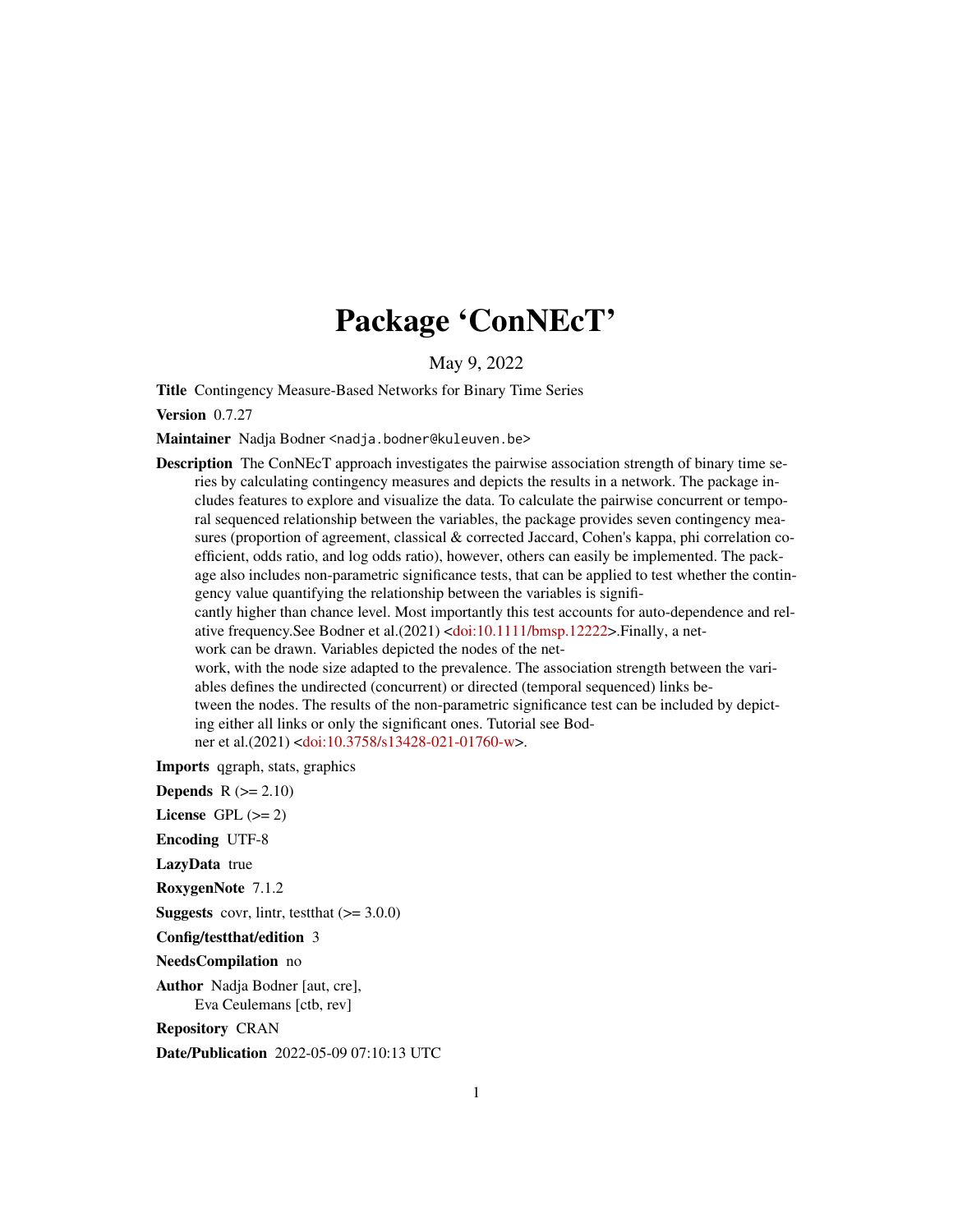# <span id="page-1-0"></span>R topics documented:

| Index |                                                                                                                                                                                                                                                                                                                                                                                                                          | 23             |
|-------|--------------------------------------------------------------------------------------------------------------------------------------------------------------------------------------------------------------------------------------------------------------------------------------------------------------------------------------------------------------------------------------------------------------------------|----------------|
|       |                                                                                                                                                                                                                                                                                                                                                                                                                          | 22             |
|       |                                                                                                                                                                                                                                                                                                                                                                                                                          | 21             |
|       | plot.config                                                                                                                                                                                                                                                                                                                                                                                                              | 20             |
|       |                                                                                                                                                                                                                                                                                                                                                                                                                          | 19             |
|       |                                                                                                                                                                                                                                                                                                                                                                                                                          | 19             |
|       |                                                                                                                                                                                                                                                                                                                                                                                                                          | 18             |
|       |                                                                                                                                                                                                                                                                                                                                                                                                                          | 17             |
|       |                                                                                                                                                                                                                                                                                                                                                                                                                          | 17             |
|       |                                                                                                                                                                                                                                                                                                                                                                                                                          | -16            |
|       |                                                                                                                                                                                                                                                                                                                                                                                                                          | 15             |
|       |                                                                                                                                                                                                                                                                                                                                                                                                                          | 15             |
|       |                                                                                                                                                                                                                                                                                                                                                                                                                          | 14             |
|       |                                                                                                                                                                                                                                                                                                                                                                                                                          | 13             |
|       |                                                                                                                                                                                                                                                                                                                                                                                                                          | 13             |
|       | $funLogOdds \n\t\ldots \n\t\ldots \n\t\ldots \n\t\ldots \n\t\ldots \n\t\ldots \n\t\ldots \n\t\ldots \n\t\ldots \n\t\ldots \n\t\ldots \n\t\ldots \n\t\ldots \n\t\ldots \n\t\ldots \n\t\ldots \n\t\ldots \n\t\ldots \n\t\ldots \n\t\ldots \n\t\ldots \n\t\ldots \n\t\ldots \n\t\ldots \n\t\ldots \n\t\ldots \n\t\ldots \n\t\ldots \n\t\ldots \n\t\ldots \n\t\ldots \n\t\ldots \n\t\ldots \n\t\ldots \n\t\ldots \n\t\ldots$ | 12             |
|       |                                                                                                                                                                                                                                                                                                                                                                                                                          | -11            |
|       |                                                                                                                                                                                                                                                                                                                                                                                                                          | 11             |
|       |                                                                                                                                                                                                                                                                                                                                                                                                                          | 10             |
|       |                                                                                                                                                                                                                                                                                                                                                                                                                          | 9              |
|       |                                                                                                                                                                                                                                                                                                                                                                                                                          | 8              |
|       |                                                                                                                                                                                                                                                                                                                                                                                                                          | 7              |
|       |                                                                                                                                                                                                                                                                                                                                                                                                                          | 6              |
|       |                                                                                                                                                                                                                                                                                                                                                                                                                          | 5              |
|       |                                                                                                                                                                                                                                                                                                                                                                                                                          | $\overline{4}$ |
|       |                                                                                                                                                                                                                                                                                                                                                                                                                          | 3              |
|       |                                                                                                                                                                                                                                                                                                                                                                                                                          | $\overline{2}$ |

AttachmentData *Attachment-related mother-child interaction dataset*

# Description

During an attachment study, a mother and her child (middle childhood; age between eight and 12) were videotaped while working on a three-minutes stressful puzzle task. The interaction was coded in two-second intervals for the presence and absence of positive, negative, and task related behavior. The dataset contains seven variables and 90 time intervals.

#### Usage

AttachmentData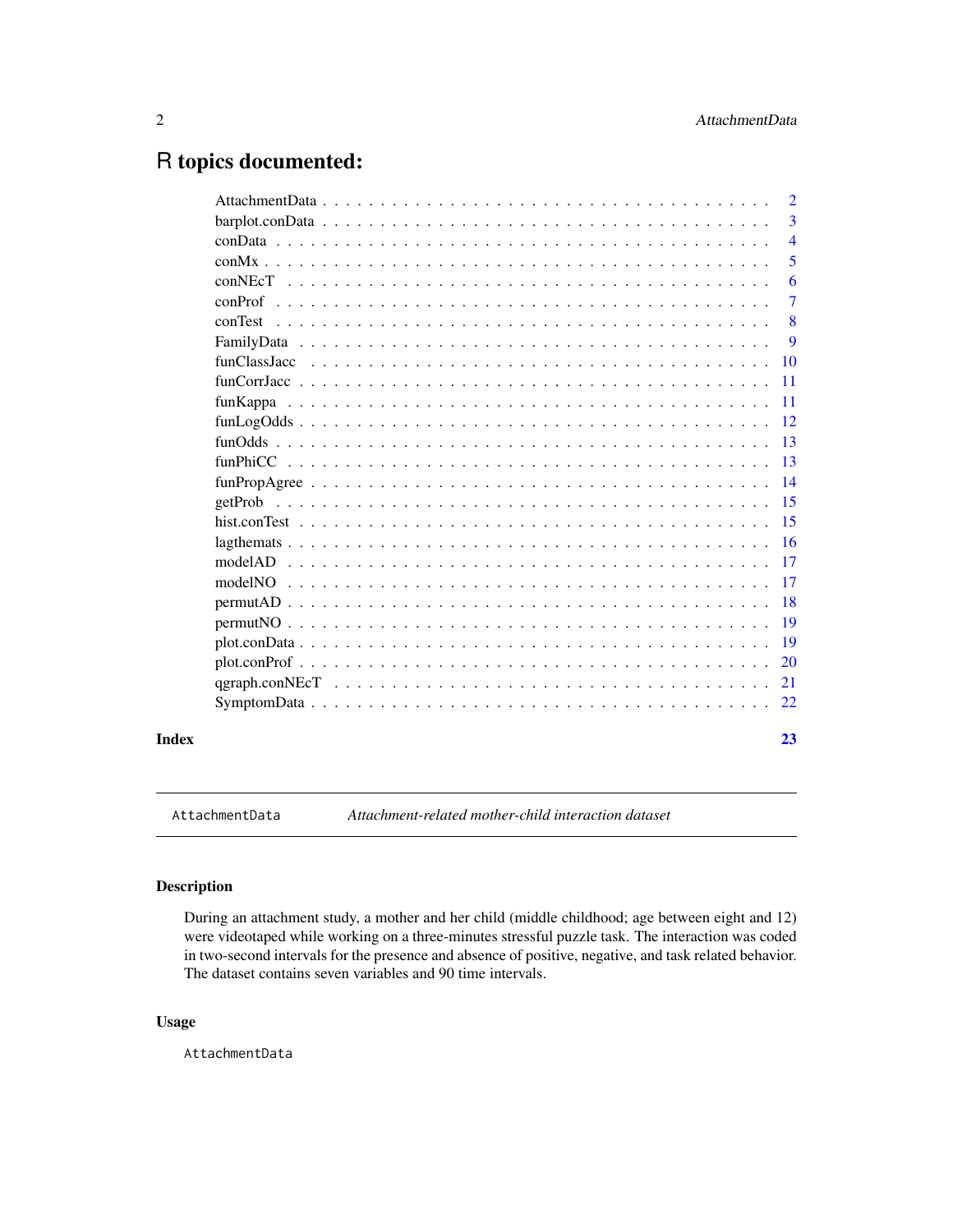# <span id="page-2-0"></span>barplot.conData 3

## Format

A data frame with 90 rows and 7 variables:

Mpos mother's positive behavior

Mneg mother's negative behavior

MAlone mother is working on the task alone

Togth mother and child are working on the task together

Cpos child's positive behavior

Cneg child's negative behavior

CAlone child is working on the task alone

# Author(s)

Adinda Dujardin & Guy Bosmans <guy.bosmans@kuleuven.be>

#### References

Bodner, N., Bosmans, G., Sannen, J., Verhees, M., & Ceulemans, E. (2019). Unraveling middle childhood attachment-related behavior sequences using a micro-coding approach. PLOS ONE, 14(10), e0224372. https://doi.org/10.1371/journal.pone.0224372

| barplot.conData | Depict the relative frequencies (and conditional probabilities) of a bi- |
|-----------------|--------------------------------------------------------------------------|
|                 | nary time series in a barplot                                            |

#### Description

Depict the relative frequencies (and conditional probabilities) of a binary time series in a barplot

# Usage

```
## S3 method for class 'conData'
barplot(height, plottype = "RelFreq", color = NULL, legend = TRUE, ...)
```

| height   | conData object                                                                                                                                                    |
|----------|-------------------------------------------------------------------------------------------------------------------------------------------------------------------|
| plottype | needs to be specified if 'RelFreq' only the relative frequency is depicted if 'All'<br>both the relative frequency and the conditional probabilities are depicted |
| color    | string of chars contanig as many colornames as variables in the object (de-<br>$fault = 'gray')$                                                                  |
| legend   | indicates whether you want to include a legend or not                                                                                                             |
| $\cdots$ | parameters to be passed on to barplot                                                                                                                             |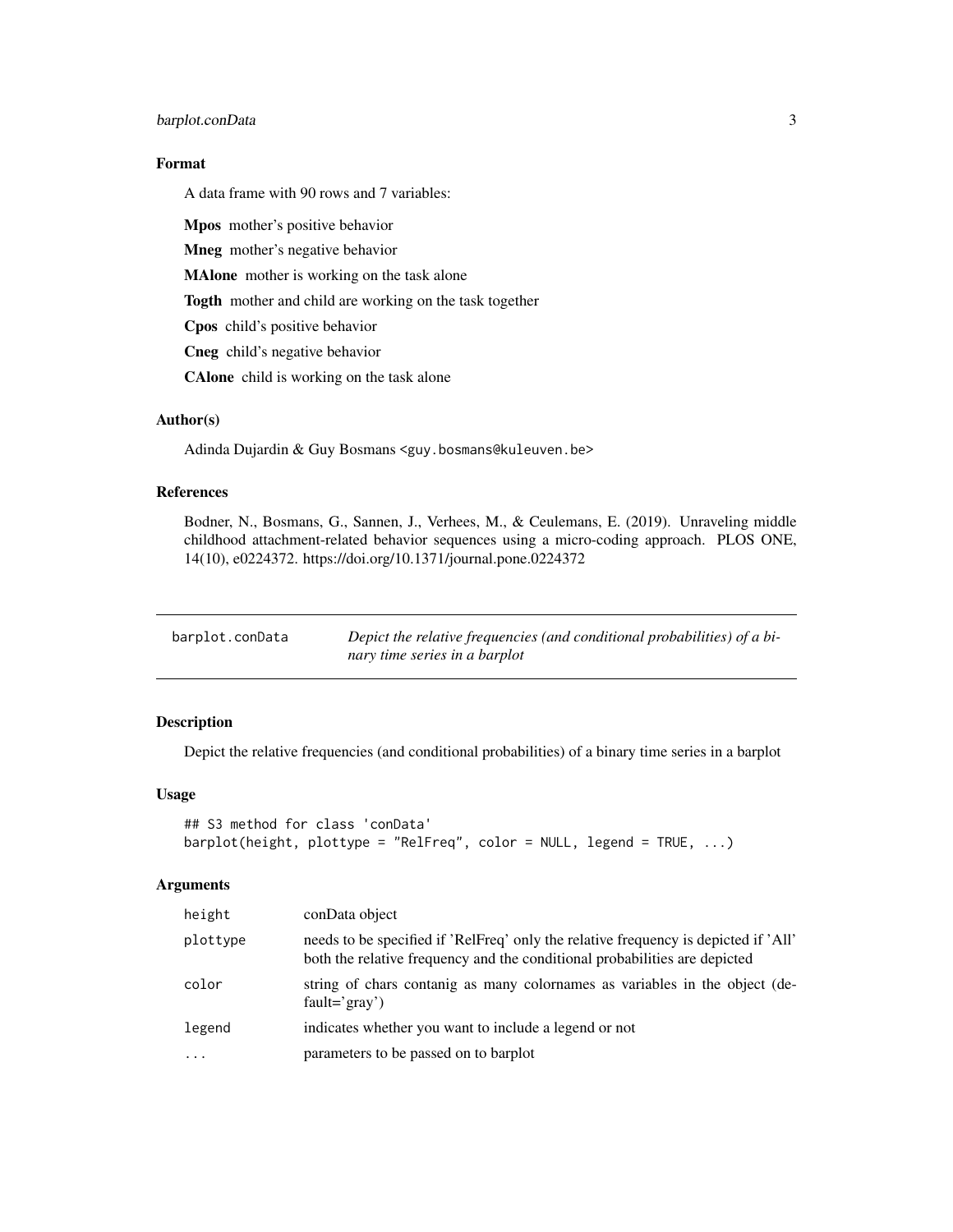<span id="page-3-0"></span>barplot

#### Examples

```
ExampleData \le cbind(rep(c(0,1),100),
                      rep(c(0,0,0,0,0,1,1,1,1,1),20),
                      c(rep(c(\emptyset, \emptyset, \emptyset, 1, 1), 2\emptyset), rep(c(\emptyset, 1, 1, 1, 1), 2\emptyset)),ifelse(rnorm(200,0,1)<0.95,1,0),
                      c(ifelse(rnorm(100,0,1)<0.7,1,0),ifelse(rnorm(100,0,1)<0.7,0,1)),
                      ifelse(rnorm(200,0,1)<(-0.98),1,0))
 colnames(ExampleData) <- c('Var 1','Var 2','Var 3',
                               'Var 4','Var 5','Var 6')
 fancy.col <- c('purple','slateblue','royalblue','cyan4',
                 'green3','olivedrab3')
 PersData <- conData(ExampleData)
 barplot(PersData, plottype='RelFreq', color=fancy.col)
 barplot(PersData, plottype='All', color=fancy.col)
data(SymptomData)
 Sdata <- conData(SymptomData)
 FANCY= c('purple','slateblue', 'royalblue', 'cyan4', 'green3',
           'olivedrab3', 'orange', 'orangered')
 barplot(Sdata,plottype='RelFreq', color = FANCY)
```
conData *Explore and tidy raw data*

#### **Description**

Removes not binary columns from multivariate time series data and calculates a table of relative frequency and auto-dependency for each binary variable

#### Usage

conData(data)

#### **Arguments**

data Binary time-points-by-variable matrix

# Value

A conData-object including:

data Binary data in time points to variable format.

probs Table of relative frequency and auto-dependence for each variable.

varNames The names of all variables.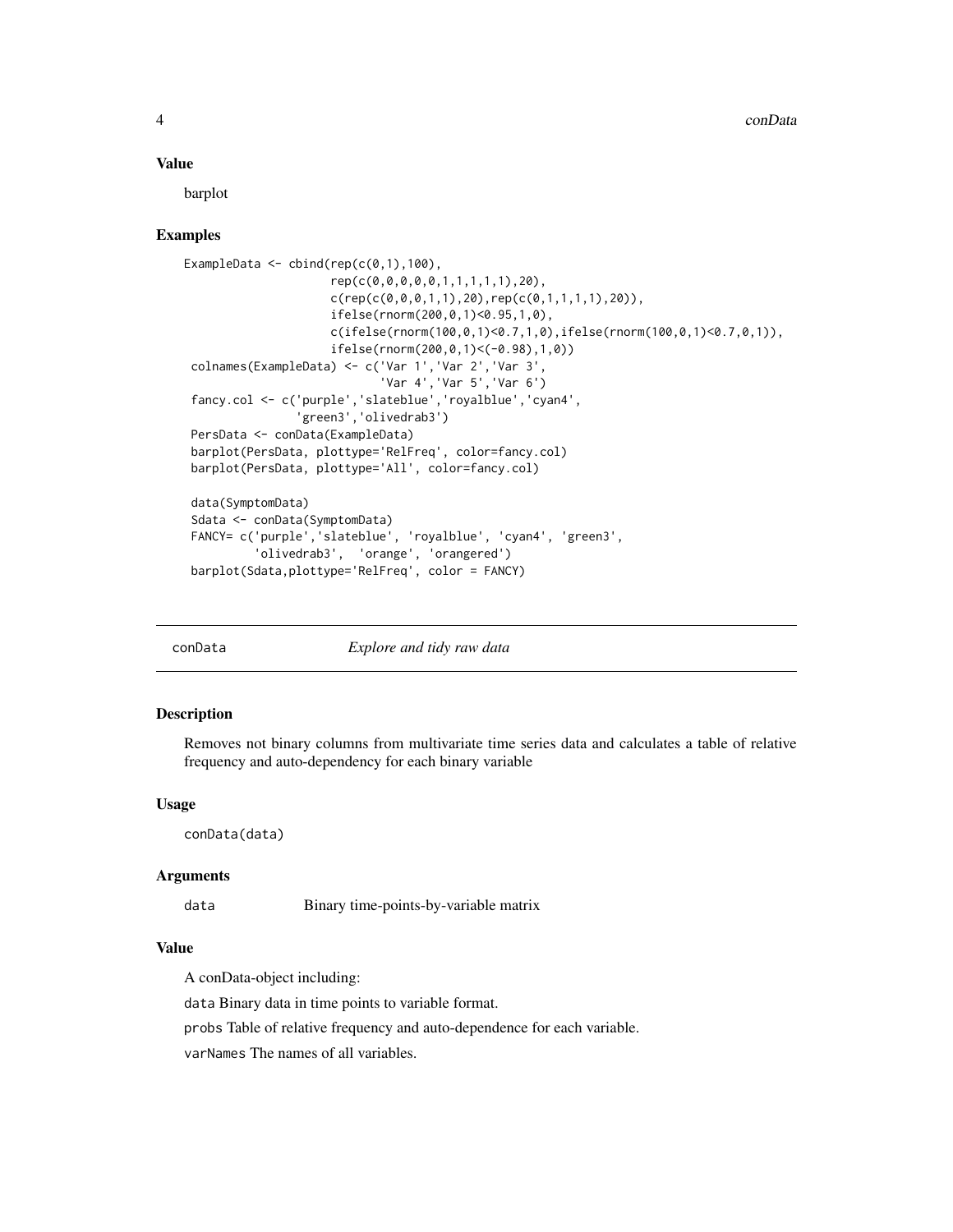#### <span id="page-4-0"></span> $\epsilon$  con $Mx$  5

# Examples

```
ExampleData \le cbind(rep(c(0,1),100),
                     rep(c(0,0,0,0,0,1,1,1,1,1),20),
                     c(
                       rep(c(0,0,0,1,1),20),
                       rep(c(0,1,1,1,1),20)
                     ),
                     ifelse(rnorm(200,0,1)<0.95,1,0),
                     c(
                       ifelse(rnorm(100,0,1)<0.7,1,0),
                       ifelse(rnorm(100,0,1)<0.7,0,1)
                     ),
                     ifelse(rnorm(200,0,1)<(-0.98),1,0))
colnames(ExampleData) <- c('Var 1','Var 2','Var 3',
                           'Var 4','Var 5','Var 6')
conData(ExampleData)
data(SymptomData)
Sdata <- conData(SymptomData)
Sdata$probs
```
conMx *Calculate contingency measure values of a (lagged) time series matrix*

# Description

Calculate contingency measure values of a (lagged) time series matrix

#### Usage

 $conMx(data, data2 = NULL, lag = 0, conFun)$ 

#### Arguments

| data   | Binary time-points-by-variable matrix                                                                                                                                                         |
|--------|-----------------------------------------------------------------------------------------------------------------------------------------------------------------------------------------------|
| data2  | Second binary time-points-by-variable matrix (optional)                                                                                                                                       |
| lag    | Non-negative integer indicating how many time points the second variable is<br>lagged $(\text{default } 0)$                                                                                   |
| conFun | Contingency measure function (calculating the contingency value between two<br>binary vectors). Built in: funPropAgree, funClassJacc, funKappa, funCorrJacc,<br>funOdds, funLogOdds, funPhiCC |

# Value

list with two elements:

value Matrix of pairwise calculated contingency measures

para Parameter settings lag, funName and varNames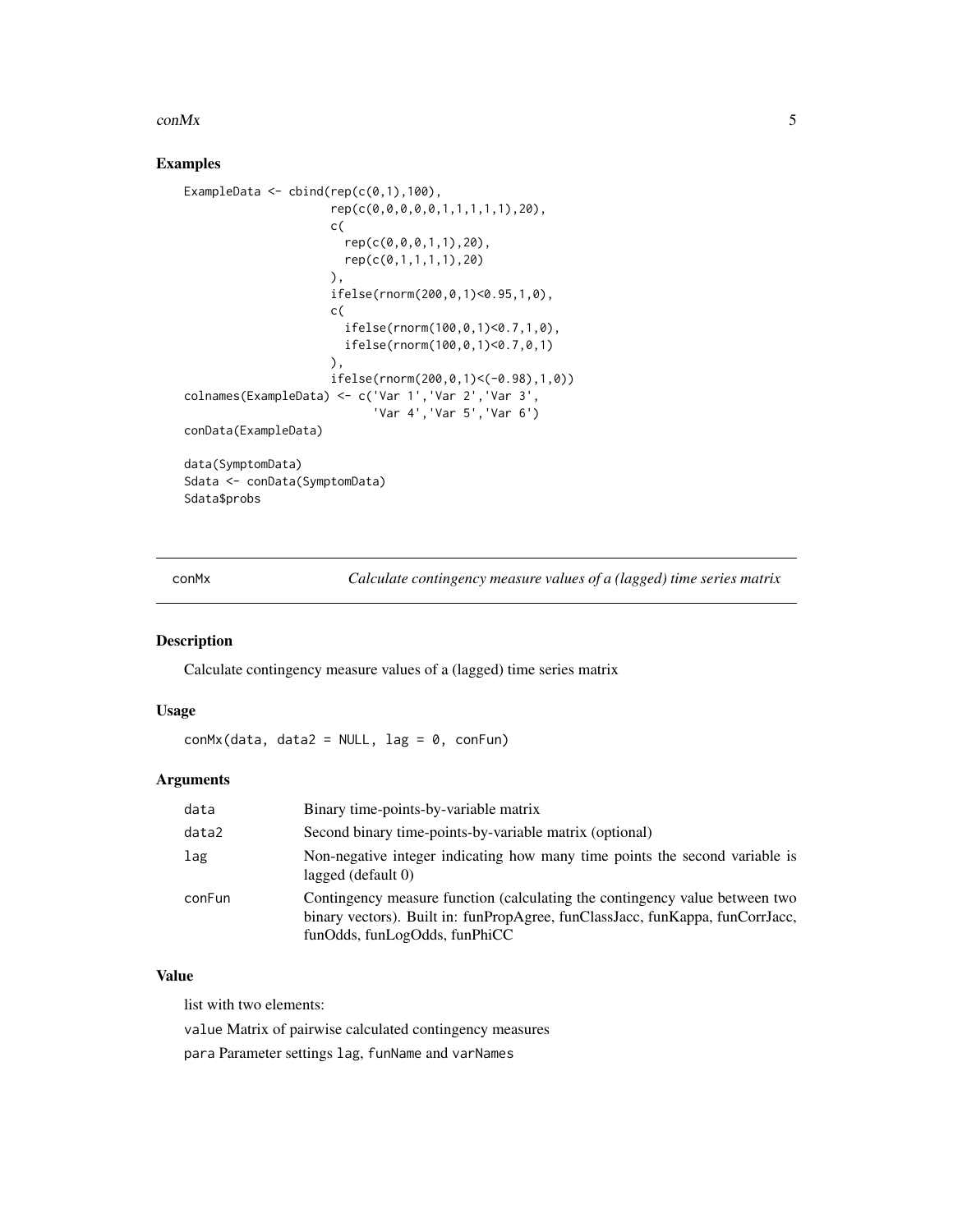# <span id="page-5-0"></span>Examples

conMx(cbind(c(1,0,1,0,1,0,1),c(1,1,1,1,0,0,0)),lag=1,conFun=funCorrJacc)

| conNEcT | Calculate the link strength between multiple behaviors and return  |  |  |  |  |
|---------|--------------------------------------------------------------------|--|--|--|--|
|         | them as a matrix (optionally discarting all non-significant links) |  |  |  |  |

# Description

Calculate the link strength between multiple behaviors and return them as a matrix (optionally discarting all non-significant links)

# Usage

```
conNEcT(
 data,
 lag = 0,
 conFun,
  test = FALSE,
  typeOfTest = "permut",
  adCor = TRUE,nBlox = 10,
 nReps = 100,
  signLev = 0.05)
```

| data       | Binary time-points-by-variable matrix                                                                                                                                                         |
|------------|-----------------------------------------------------------------------------------------------------------------------------------------------------------------------------------------------|
| lag        | Non-negative integer indicating how many time points the second variable is<br>lagged (default 0)                                                                                             |
| conFun     | Contingency measure function (calculating the contingency value between two<br>binary vectors). Built in: funPropAgree, funClassJacc, funKappa, funCorrJacc,<br>funOdds, funLogOdds, funPhiCC |
| test       | Logic indicationg whether a significance test is executed (TRUE) or not (FALSE; default)                                                                                                      |
| type0fTest | String indicating whether a model-based ('model') or a permutation-based ('per-<br>mut'; default) data generation approach is used.                                                           |
| adCor      | Logic indicating the auto-dependence correction should be applied (TRUE; de-<br>fault) or not (FALSE)                                                                                         |
| nBlox      | Number indicating the number of segments (default 10). Necessary for permutation-<br>based test, accounting for auto-dependence (typeOfTest='permut'; adCor=TRUE)                             |
| nReps      | Number of replicates/samples that is used to generate the test distribution                                                                                                                   |
| signLev    | Significance level of the test (default 0.05)                                                                                                                                                 |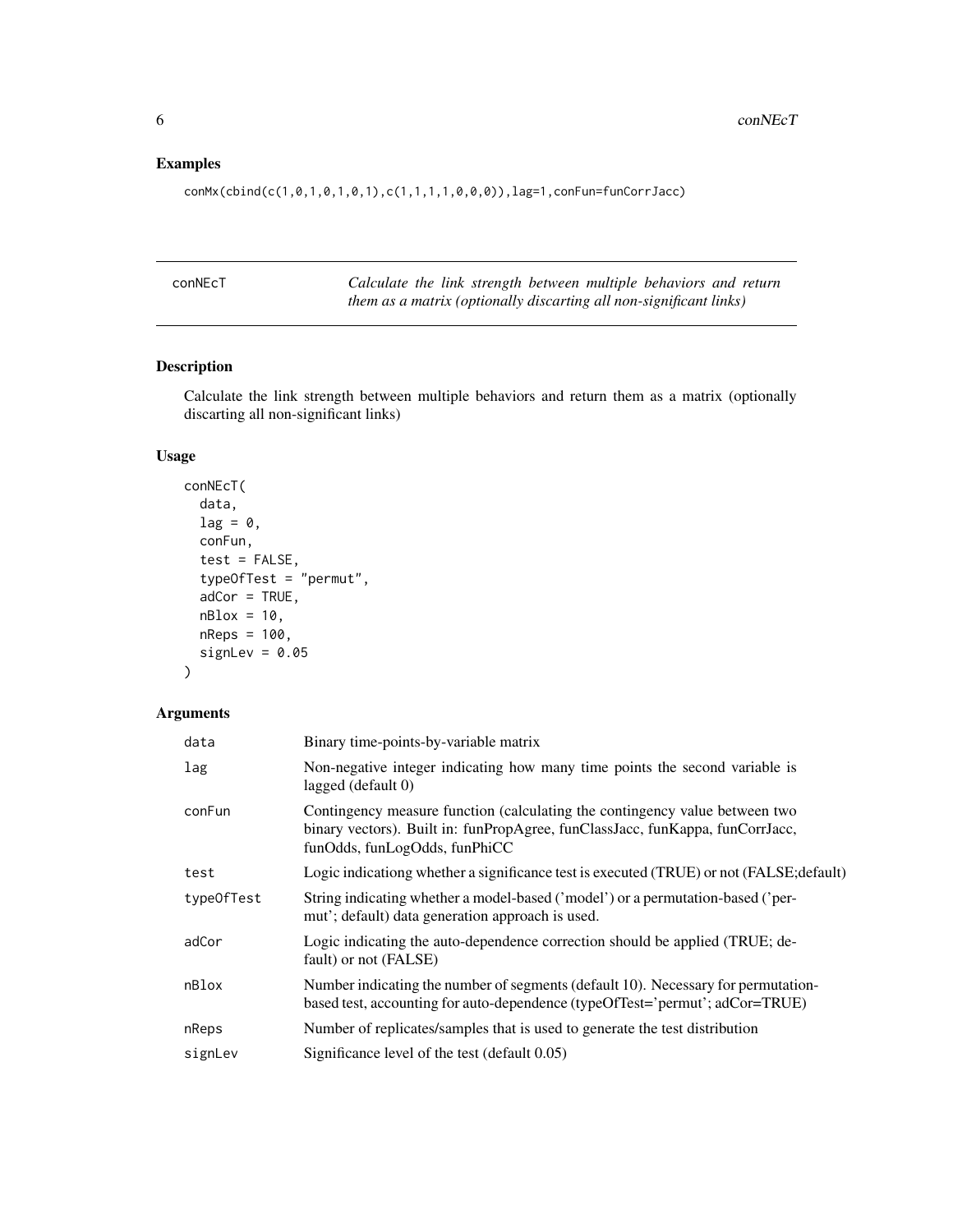#### <span id="page-6-0"></span>conProf 7

#### Value

A conNEcT-object including

allLinks Matrix of pairwise calculated contingency measures

signLinksMatrix of pairwise calculated contingency measures containing only significant links (others are set to 0)

pValue P-values for the one-sided upper significance test

para Parameter settings containing lag, test,typeOfTest, adCor, nBlox, nReps, funName, and varNames

probs Table of relative frequency and auto-dependency

# Examples

```
netdata=cbind(rep(c(1,1,1,1,1,0,0,0,0,0),100),
rep(c(0,0,1,1,1,1,0,0,0,0),100))
conNEcT(netdata,lag=1,conFun=funKappa,test=TRUE,nBlox=5)
```
conProf *Compare different lags in a contingency profile*

# Description

Compare different lags in a contingency profile

#### Usage

```
conProf(data, maxlag, conFun)
```
#### Arguments

| data   | Binary time-points-by-variable matrix                                                                                                                                                         |
|--------|-----------------------------------------------------------------------------------------------------------------------------------------------------------------------------------------------|
| maxlag | Positive integer indicating how many lags should be investigated                                                                                                                              |
| conFun | Contingency measure function (calculating the contingency value between two<br>binary vectors). Built in: funPropAgree, funClassJacc, funKappa, funCorrJacc,<br>funOdds, funLogOdds, funPhiCC |

#### Value

A conProf-object consisting of

value Contingency matrices for different lags

para Parameters including maxlag, funName and varNames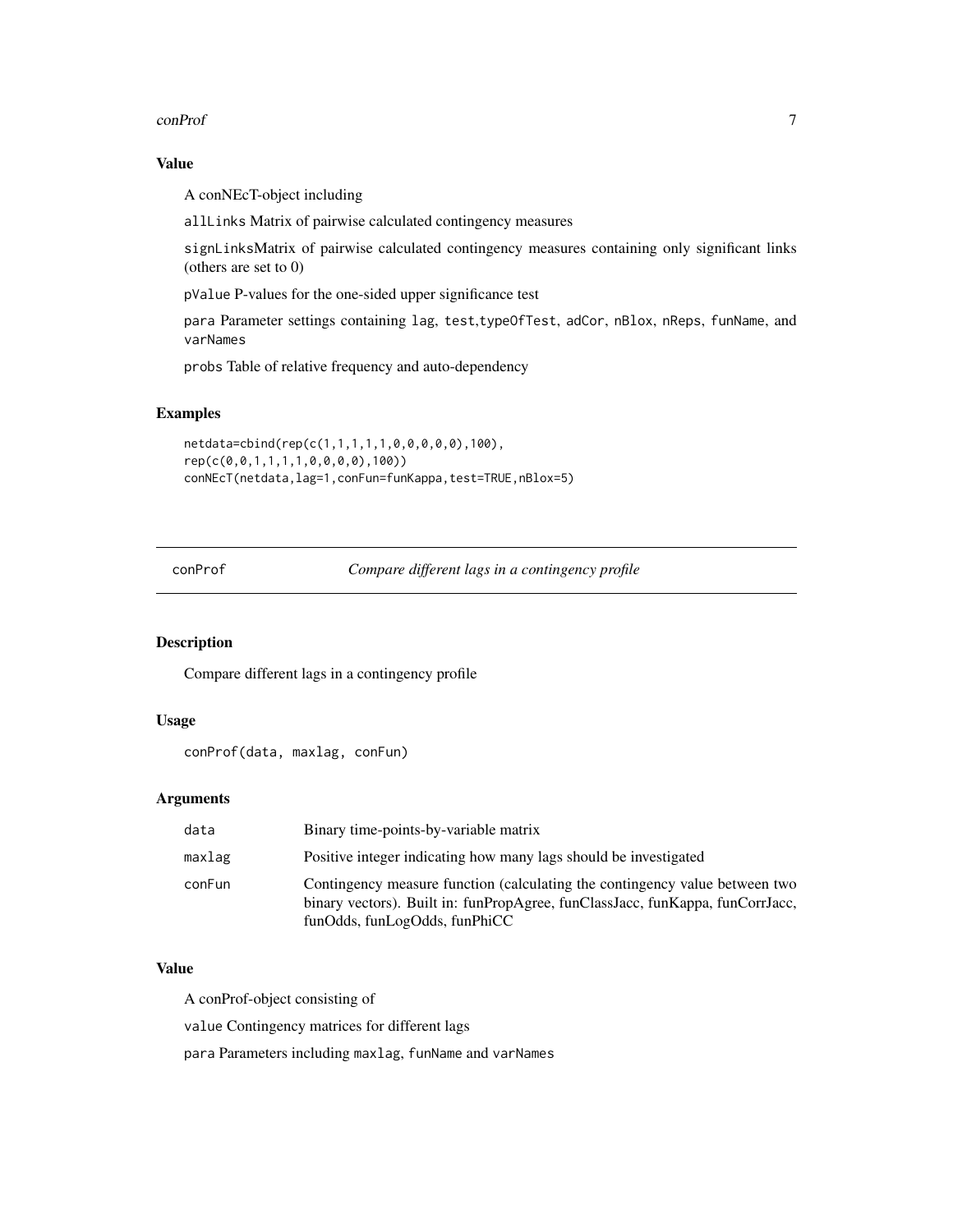# <span id="page-7-0"></span>Examples

```
IntData \leftarrow child(rep(rep(c(0,0,1,0,1,0,1,0,0,0),each=5),time=5),rep(rep(c(1,0,0,0), each=10), times=25))
          colnames(IntData) <- c('Var1','Var2')
          conProf(IntData,maxlag=10,conFun=funClassJacc)
```
conTest *Test significance*

# Description

Test significance

# Usage

```
conTest(
  data,
  lag = 0,
  conFun,
  typeOfTest = "permut",
  adCor = TRUE,nBlock = 10,
  nReps = 100
\mathcal{L}
```

| data       | Binary time-points-by-variable matrix                                                                                                                                                         |
|------------|-----------------------------------------------------------------------------------------------------------------------------------------------------------------------------------------------|
| lag        | Non-negative integer indicating how much the second variable is lagged (default<br>$\left( 0\right)$                                                                                          |
| conFun     | Contingency measure function (calculating the contingency value between two<br>binary vectors). Built in: FunClassJacc, FunCorrJacc, FunKappa, FunOdds,<br>FunLogOdds, FunPropAgree, FunPhiCC |
| typeOfTest | String indicating whether a model-based ('model') or a permutation-based ('per-<br>mut'; default) data generation approach is used.                                                           |
| adCor      | Logic indicating the auto-dependence correction should be applied (TRUE; de-<br>fault) or not (FALSE)                                                                                         |
| nBlox      | Number indicating the number of segments (default 10). Necessary for permutation-<br>based test, accounting for auto-dependence (typeOfTest='permut'; adCor=TRUE)                             |
| nReps      | Number of replicates/samples that is used to generate the test distribution                                                                                                                   |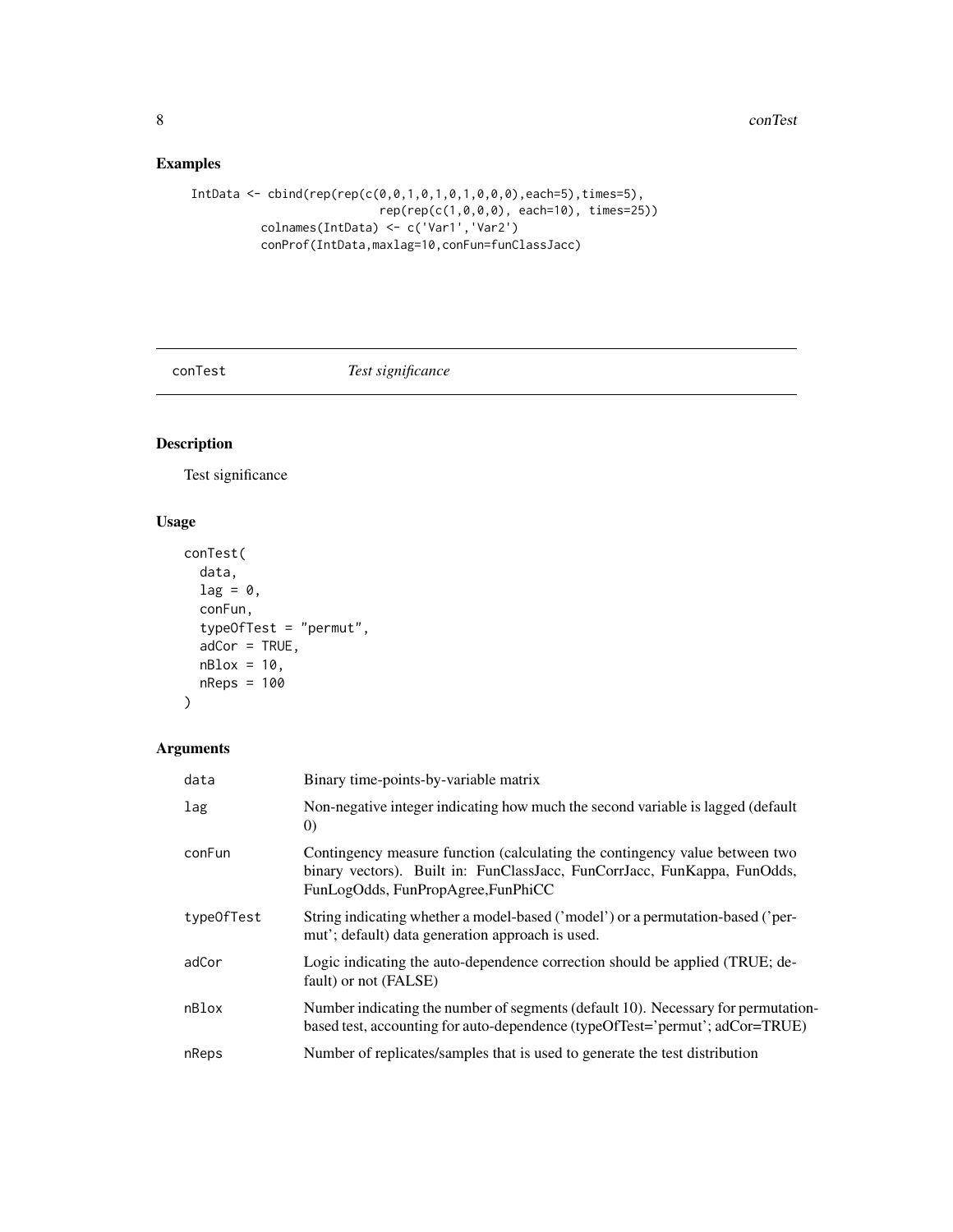#### <span id="page-8-0"></span>FamilyData 9

#### Value

A conTest-object including

allLinks Matrix of pairwise calculated contingency measures

percentile Matrix of raw percentiles, situating the observed value in the sample distribution

pValue Matrix of the p-values (upper one-sided significance test) calculated by subtracting the percentile from 1.

para: Saving the parameter settings for typeOfTest, adCor, nBlox, nReps, funName, lag, varNames

samples Saved generated replicates/samples for each variable combination under \$NameVariable1\$NameVariable2

#### Examples

```
signdata=cbind(c(1,0,1,0,1,0,1,0),c(1,1,1,1,0,0,0,0),c(0,0,0,0,0,0,0,1,1))
          colnames(signdata) <-c ('momangry', 'momsad','adoangry')
          conTest(data=signdata,lag=1,conFun=funClassJacc,typeOfTest='model',
          adCor=FALSE)
```
FamilyData *Affective family interaction dataset*

# Description

These data was collected during a nine-minutes problem-solving family interaction between two parents and their adolescent son or daughter During this interaction, the presence and absence of expressions of 'anger', 'dysphoric' feelings and 'happiness' were coded for each family member in an event-basis way (i.e., noting when a certain behavior starts and when it stops). The codes were subsequently restructured into second-to-second interval data, resulting in a 540 seconds by nine variables binary dataset.

#### Usage

FamilyData

#### Format

A data frame with 540 rows and 9 variables:

moanger mother expressing anger

faanger father expressing anger

adanger adolescent expressing anger

modysph mother expressing dysphoric feelings

fadysph father expressing dysphoric feelings

addysph adolescent expressing dysphoric feelings

mohappy mother expressing happy feelings

fahappy father expressing happy feelings

adhappy adolescent expressing happy feelings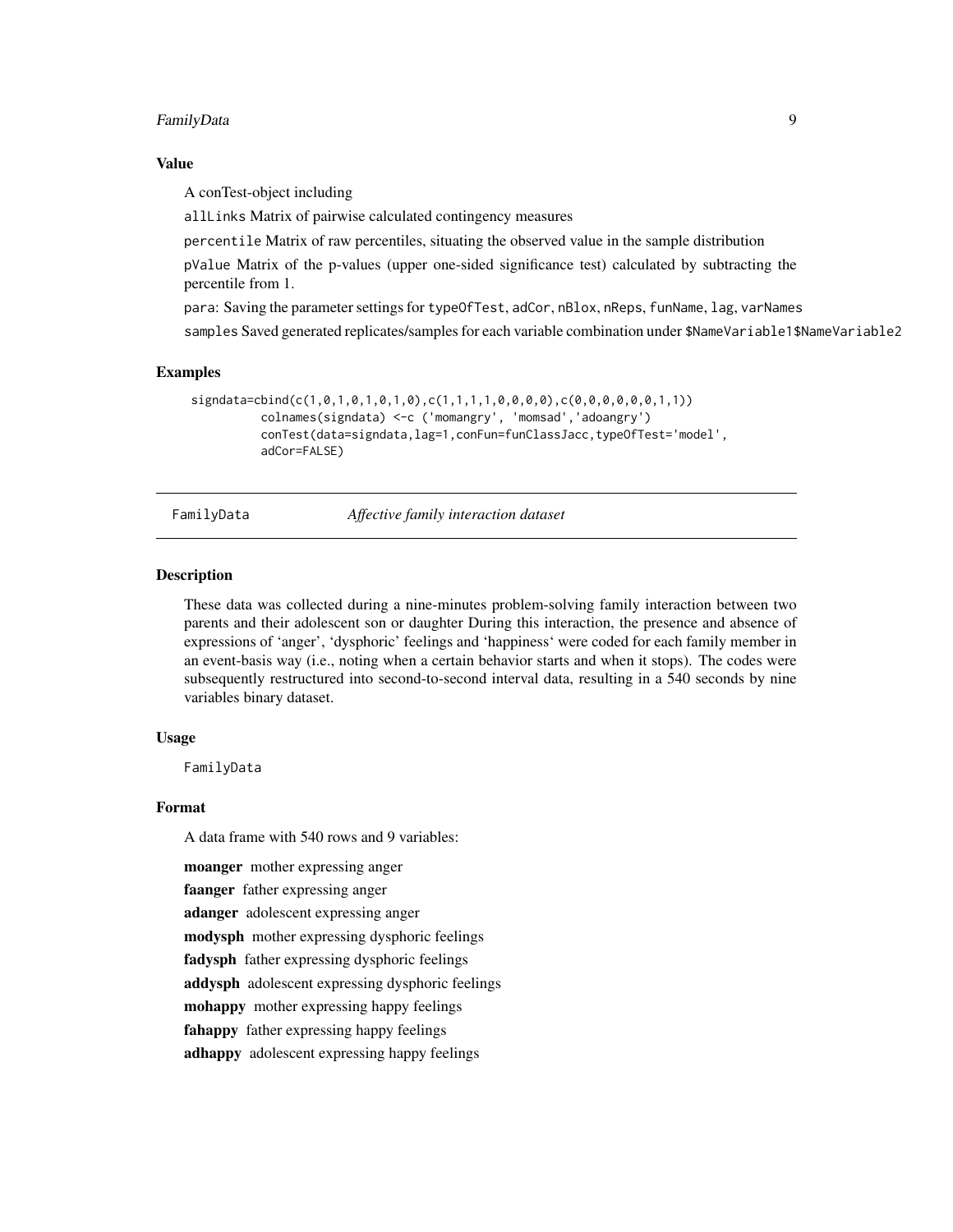#### <span id="page-9-0"></span>Author(s)

Lisa Sheeber <lsheeber@ori.org>

# References

Sheeber, L. B., Kuppens, P., Shortt, J. W., Katz, L. F., Davis, B., & Allen, N. B. (2012). Depression is associated with the escalation of adolescents' dysphoric behavior during interactions with parents. Emotion, 12(5), 913–918. https://doi.org/10.1037/a0025784

Allen, N. B., Kuppens, P., & Sheeber, L. B. (2012). Heart rate responses to parental behavior in depressed adolescents. Biological Psychology, 90(1), 80–87. https://doi.org/10.1016/j.biopsycho.2012.02.013

Bodner, N., Kuppens, P., Allen, N. B., Sheeber, L. B., & Ceulemans, E. (2018). Affective family interactions and their associations with adolescent depression: A dynamic network approach. Development and Psychopathology, 30(4), 1459–1473. https://doi.org/10.1017/S0954579417001699

funClassJacc *Calculate the classic Jaccard index between two vectors*

#### Description

Calculate the classic Jaccard index between two vectors

#### Usage

```
funClassJacc(vec1, vec2)
```
#### Arguments

| vec1 | Vector of binary time series (no missing values)                       |
|------|------------------------------------------------------------------------|
| vec2 | Vector of binary time series (equal length as vec1, no missing values) |

#### Value

list with two elements

value of the classic Jaccard index and

funName name of the function

#### Examples

```
data1<-rep(c(1,0,1,1),25)
       data2<-ifelse(rnorm(100,0,1)<0.7,0,1)
        funClassJacc(data1,data2)
```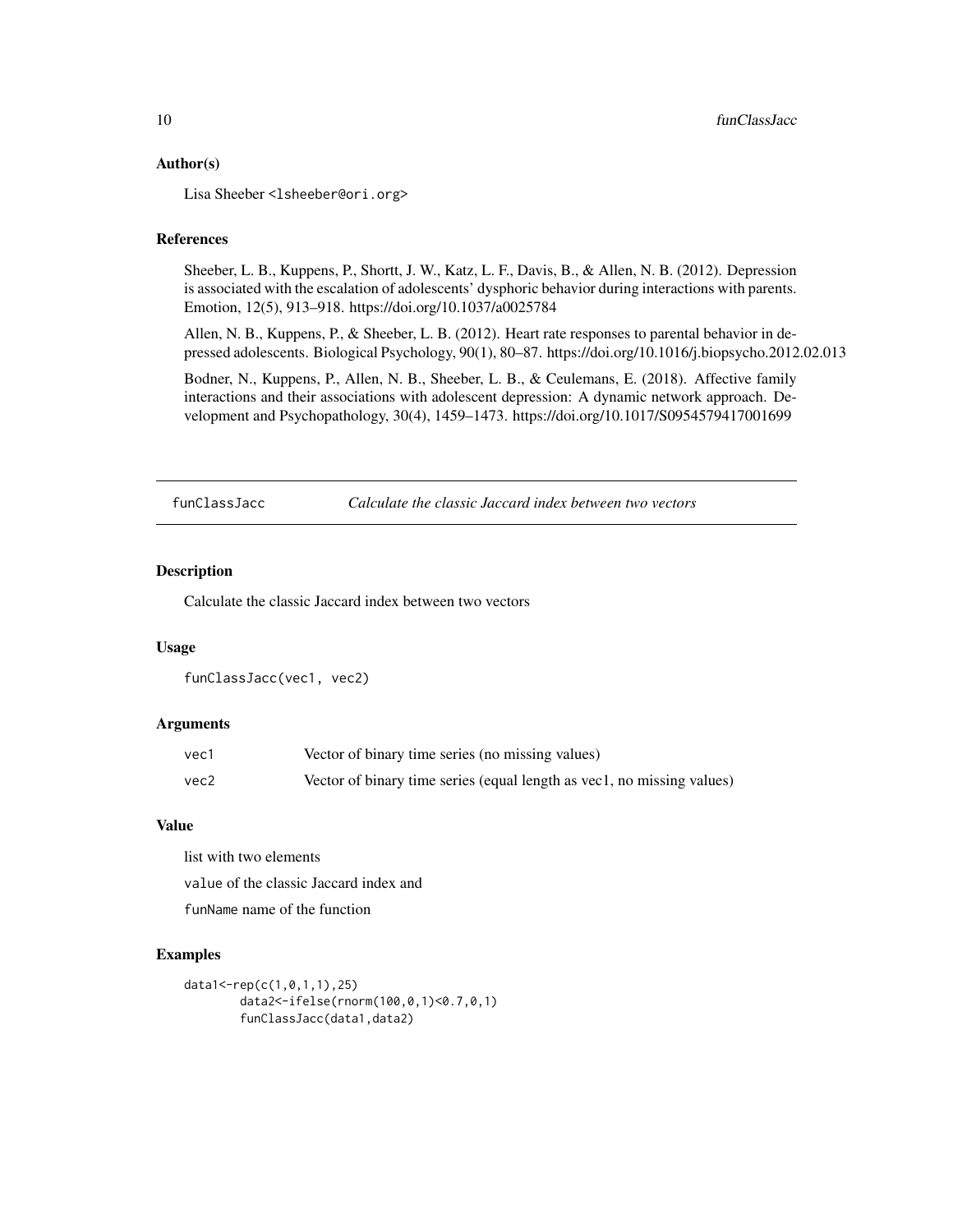<span id="page-10-0"></span>

Calculate the corrected Jaccard index between two vectors

# Usage

```
funCorrJacc(vec1, vec2)
```
# Arguments

| vec1 | Vector of binary time series (no missing values)                       |
|------|------------------------------------------------------------------------|
| vec2 | Vector of binary time series (equal length as vec1, no missing values) |

# Value

list with two elements

value of the corrected Jaccard index and

funName name of the function

# Examples

```
data1<-rep(c(1,0,1,1),25)
       data2<-ifelse(rnorm(100,0,1)<0.7,0,1)
       funCorrJacc(data1,data2)
```
funKappa *Calculate Cohen's kappa between two vectors*

# Description

Calculate Cohen's kappa between two vectors

# Usage

```
funKappa(vec1, vec2)
```

| vec1 | Vector of binary time series (NA not allowed)                       |
|------|---------------------------------------------------------------------|
| vec2 | Vector of binary time series (equal length as vec1, NA not allowed) |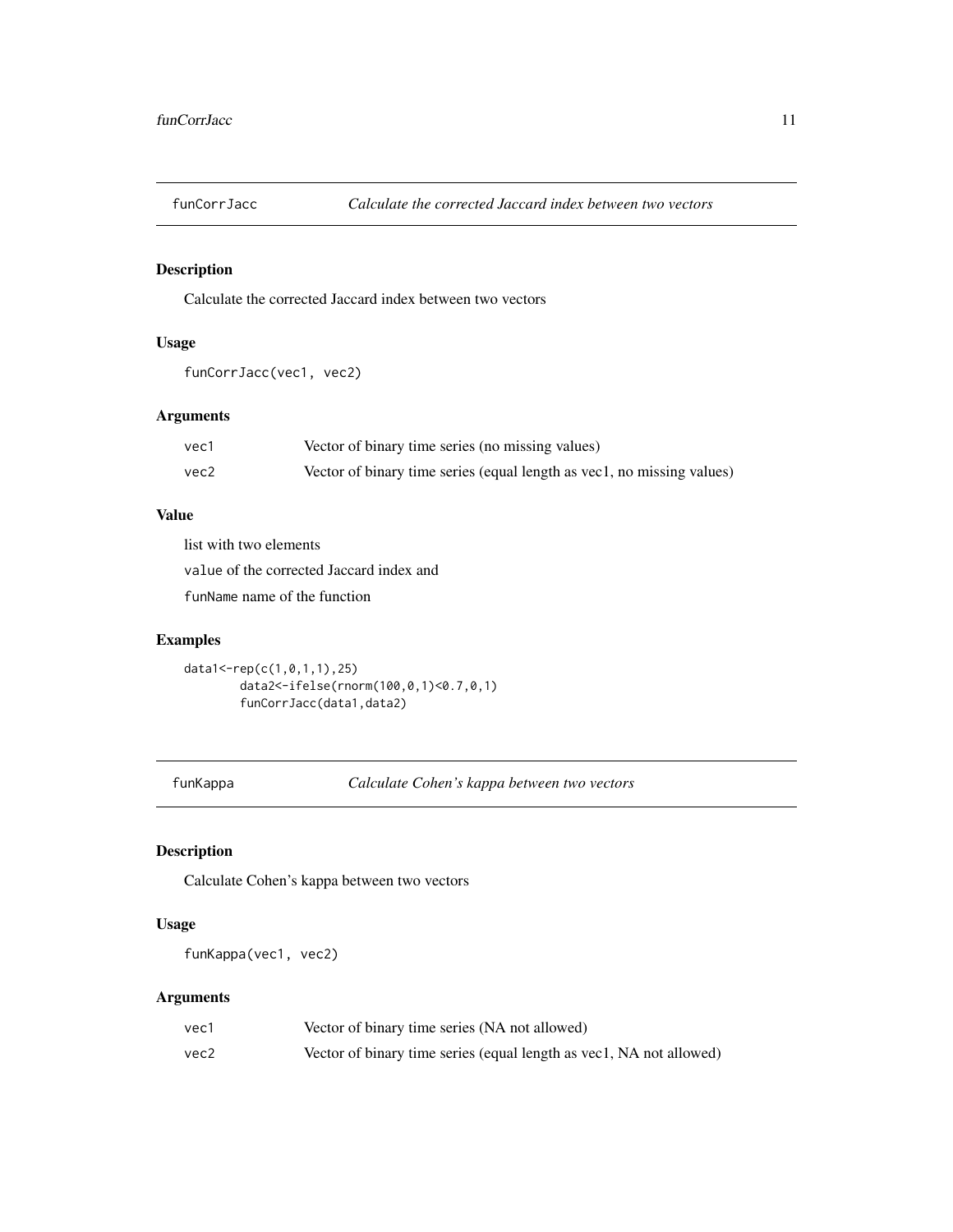<span id="page-11-0"></span>list with two elements

value of the Cohen's kappa and

funName name of the function

# Examples

```
data1<-rep(c(1,0,1,1),25)
        data2<-ifelse(rnorm(100,0,1)<0.7,0,1)
        funKappa(data1,data2)
```
# funLogOdds *Calculate the log odds ratio between two vectors*

# Description

Calculate the log odds ratio between two vectors

#### Usage

```
funLogOdds(vec1, vec2)
```
# Arguments

| vec1 | Vector of binary time series (no missing values)                       |
|------|------------------------------------------------------------------------|
| vec2 | Vector of binary time series (equal length as vec1, no missing values) |

#### Value

list with two elements

value of the log odds ratio and

funName name of the function

# Examples

```
data1 <- rep(c(1, 0, 1, 1), 25)data2 <- ifelse(rnorm(100,0,1)<0.7,0,1)
        funLogOdds(data1,data2)
```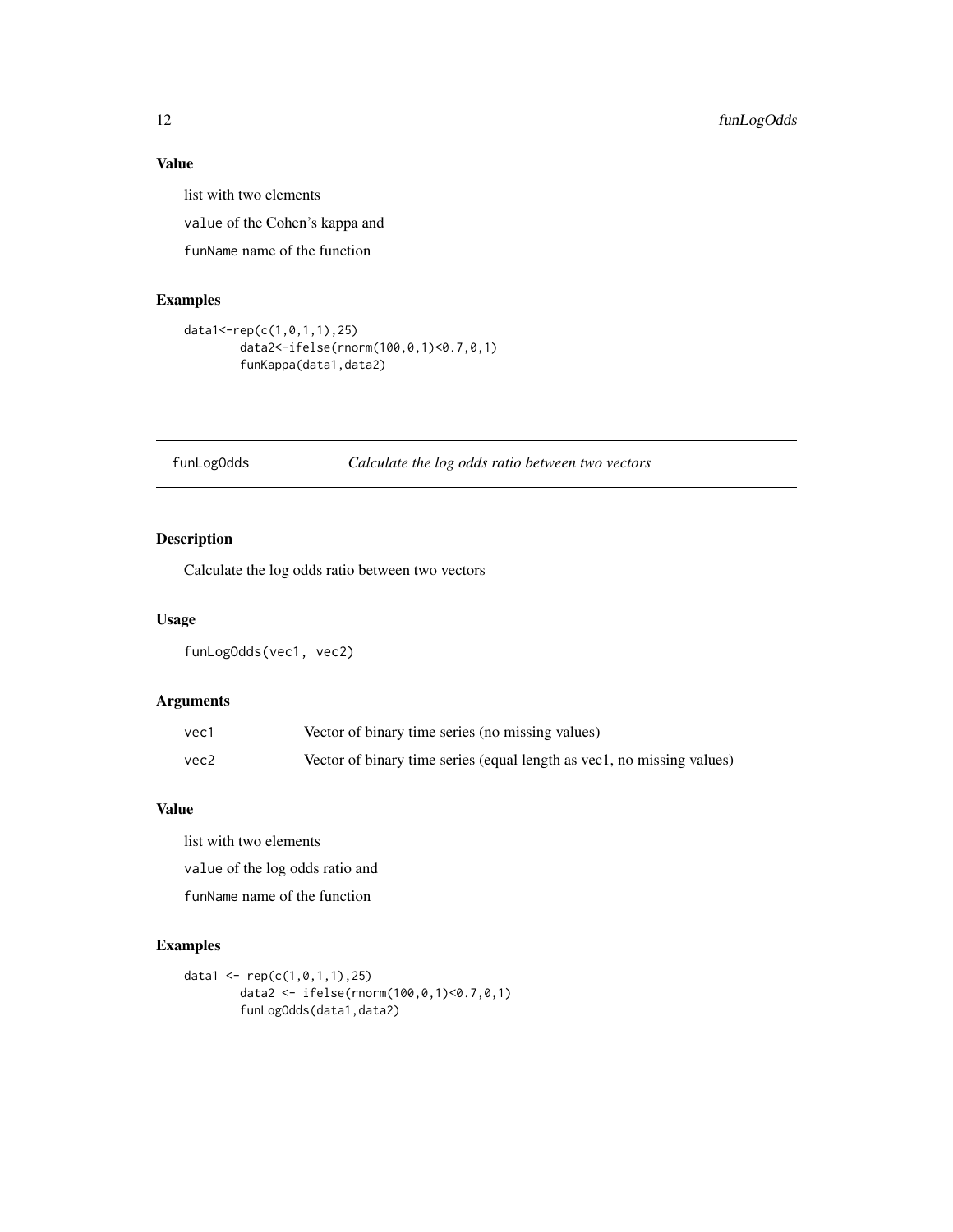<span id="page-12-0"></span>

Calculate the odds ratio between two vectors

# Usage

funOdds(vec1, vec2)

# Arguments

| vec1 | Vector of binary time series (no missing values)                       |
|------|------------------------------------------------------------------------|
| vec2 | Vector of binary time series (equal length as vec1, no missing values) |

# Value

list with two elements

value of the odds ratio and

funName name of the function

# Examples

```
data1 <- rep(c(1, 0, 1, 1), 25)data2 <- ifelse(rnorm(100,0,1)<0.7,0,1)
        funOdds(data1,data2)
```
funPhiCC *Calculate the phi correllation coefficient index between two vectors*

# Description

Calculate the phi correllation coefficient index between two vectors

# Usage

```
funPhiCC(vec1, vec2)
```

| vec1 | Vector of binary time series (no missing values)                       |
|------|------------------------------------------------------------------------|
| vec2 | Vector of binary time series (equal length as vec1, no missing values) |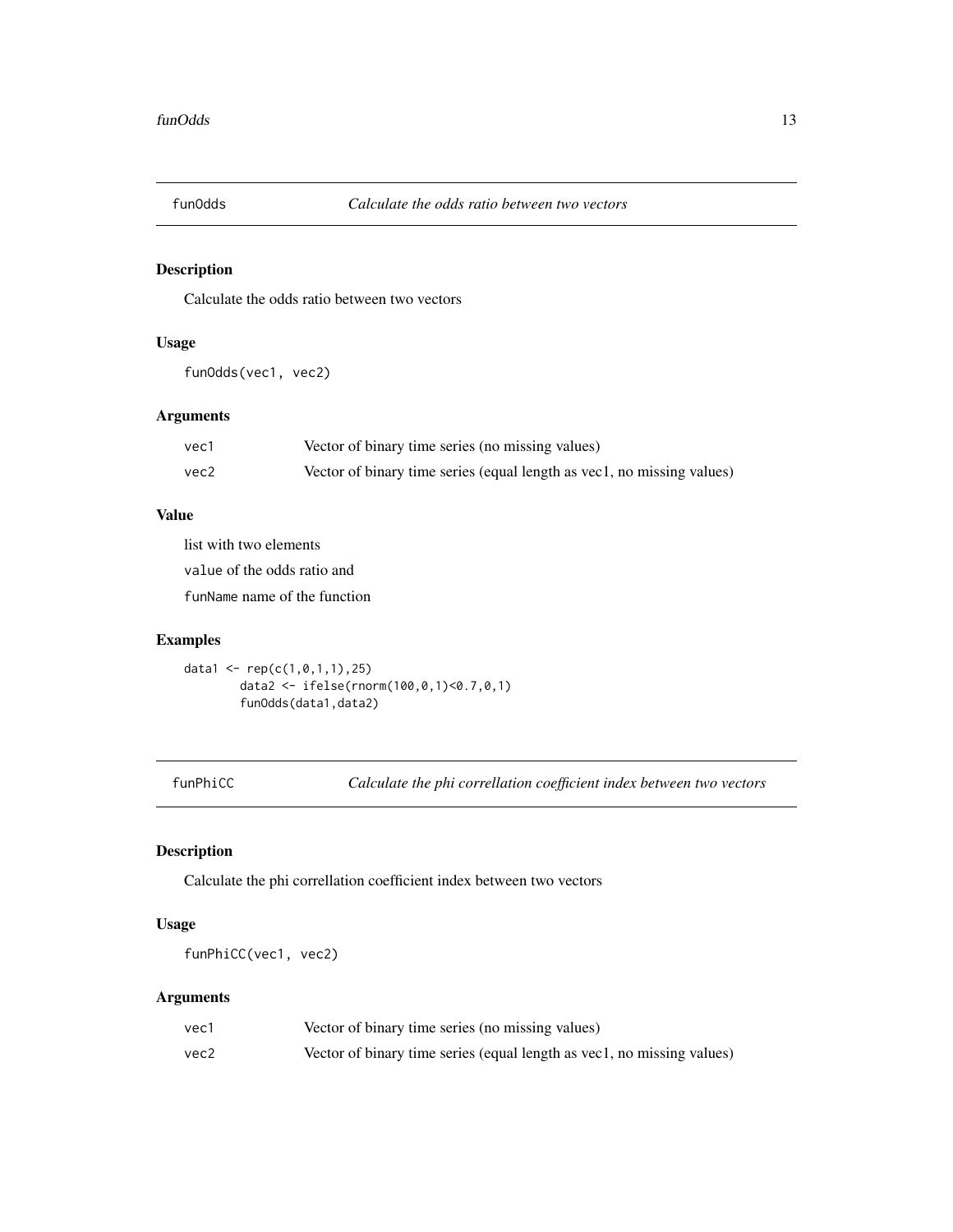list with two elements

value of the phi correlation coefficient and

funName name of the function

# Examples

```
set.seed(1234)
         data1<-rep(c(1,0,1,1),25)
         data2<-ifelse(rnorm(100,0,1)<0.7,0,1)
         funPhiCC(data1,data2)
```
funPropAgree *Calculate the proportion of agreement between two vectors*

# Description

Calculate the proportion of agreement between two vectors

#### Usage

```
funPropAgree(vec1, vec2)
```
# Arguments

| vec1 | Vector of binary time series (no missing values)                       |
|------|------------------------------------------------------------------------|
| vec2 | Vector of binary time series (equal length as vec1, no missing values) |

# Value

list with two elements

value of the proportion of agreement and

funName name of the function

# Examples

```
data1 <- rep(c(1,0,1,1),25)
       data2 <- ifelse(rnorm(100,0,1)<0.7,0,1)
       funPropAgree(data1,data2)
```
<span id="page-13-0"></span>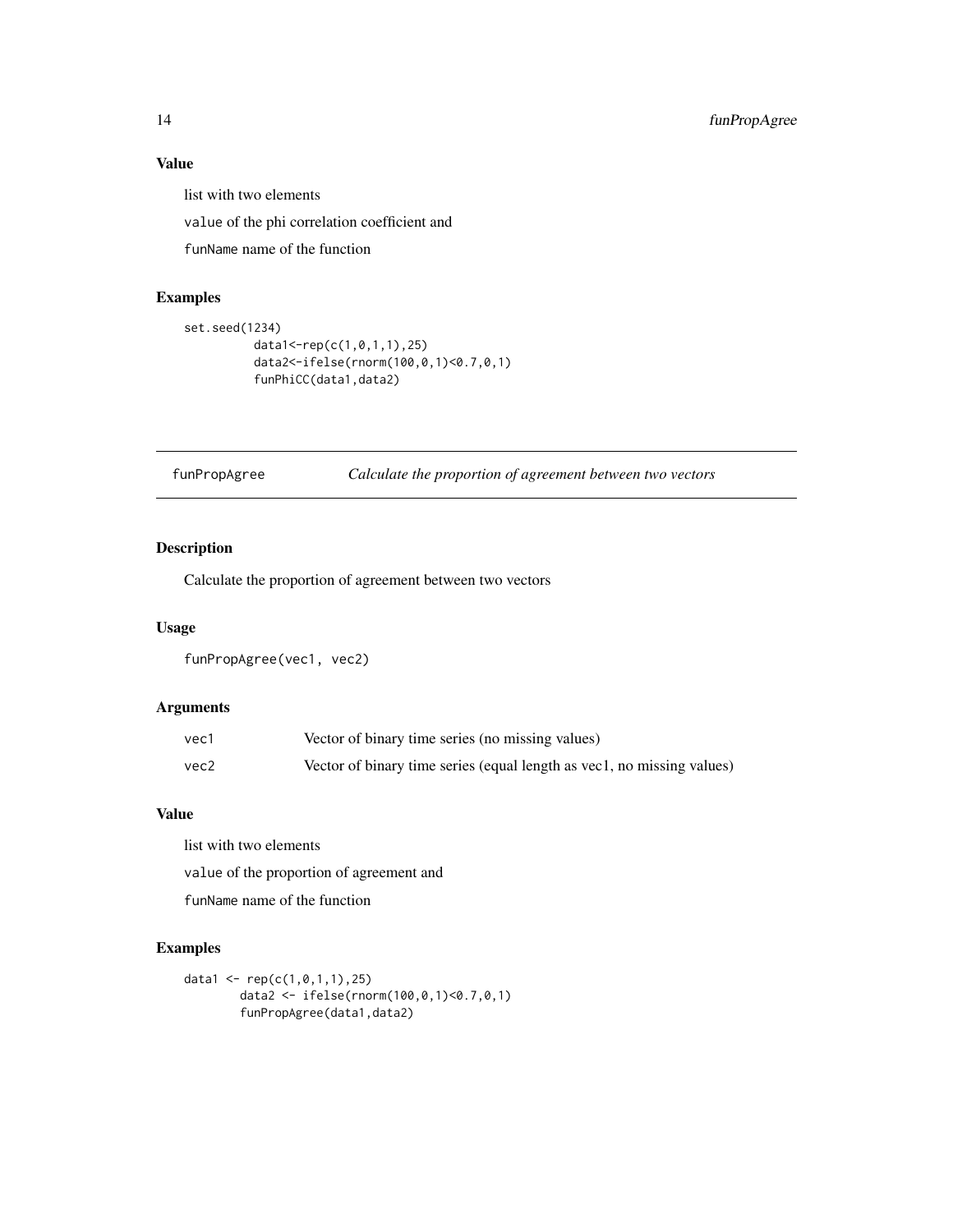<span id="page-14-0"></span>

Retrieve (conditional) probabilities from binary time series

#### Usage

getProb(ts)

# Arguments

ts Binary time series vector

# Value

List of three elements

p1 the prevalence  $p(X(t)=1)$  and

p1|1 and p1|0 the two auto-conditional probabilities  $p(X(t)=1|X(t-1)=1)$  &  $p(X(t)=1|X(t-1)=0)$ 

# Examples

getProb(c(1,0,1,0,1,0,1,1,1,1,0,0,0,0,1,0,1,1,0,0,0,0,0,0,0,0))

hist.conTest *Plot histogram matrix of the significance test*

# Description

Plot histogram matrix of the significance test

#### Usage

## S3 method for class 'conTest' hist(x, signLev =  $0.05, ...$ )

| $\times$ | Object of the class conTest                 |
|----------|---------------------------------------------|
| signLev  | (65) Significance level (default 05)        |
| .        | Graphical parameters to be passed to hist() |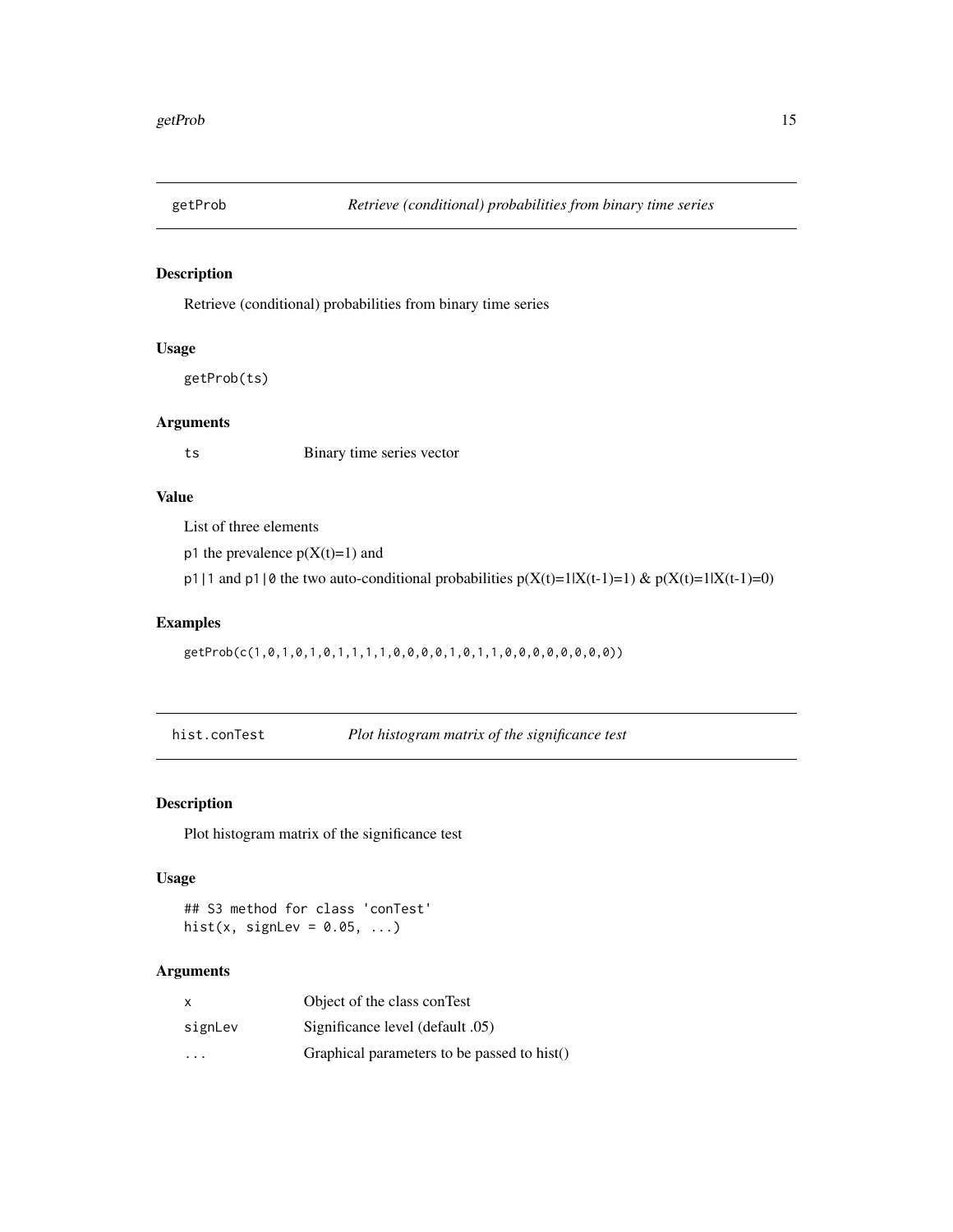Histogram matrix with sample distribution and value from observed data for each variable combination

# Examples

```
data(SymptomData)
          test.result <- conTest(SymptomData[,c(2,6,8)],conFun=funClassJacc,
                          typeOfTest='permut',nBlox=10,adCor=TRUE,nReps=100)
         hist(test.result)
```
lagthemats *Lag a matrix*

# Description

Lag a matrix

# Usage

```
lagthemats(data, lag)
```
#### Arguments

| data | Binary time-points-by-variable matrix                                                                  |
|------|--------------------------------------------------------------------------------------------------------|
| lag  | Non-negative integer indicating the number of time points the second variable<br>is lagged (default 0) |

#### Value

laggeddata Matrix in which all variables are lagged lag time points

# Examples

lagthemats(cbind(c(1,0,1,0,1,0,1),c(1,1,1,1,0,0,0)),lag=2)

<span id="page-15-0"></span>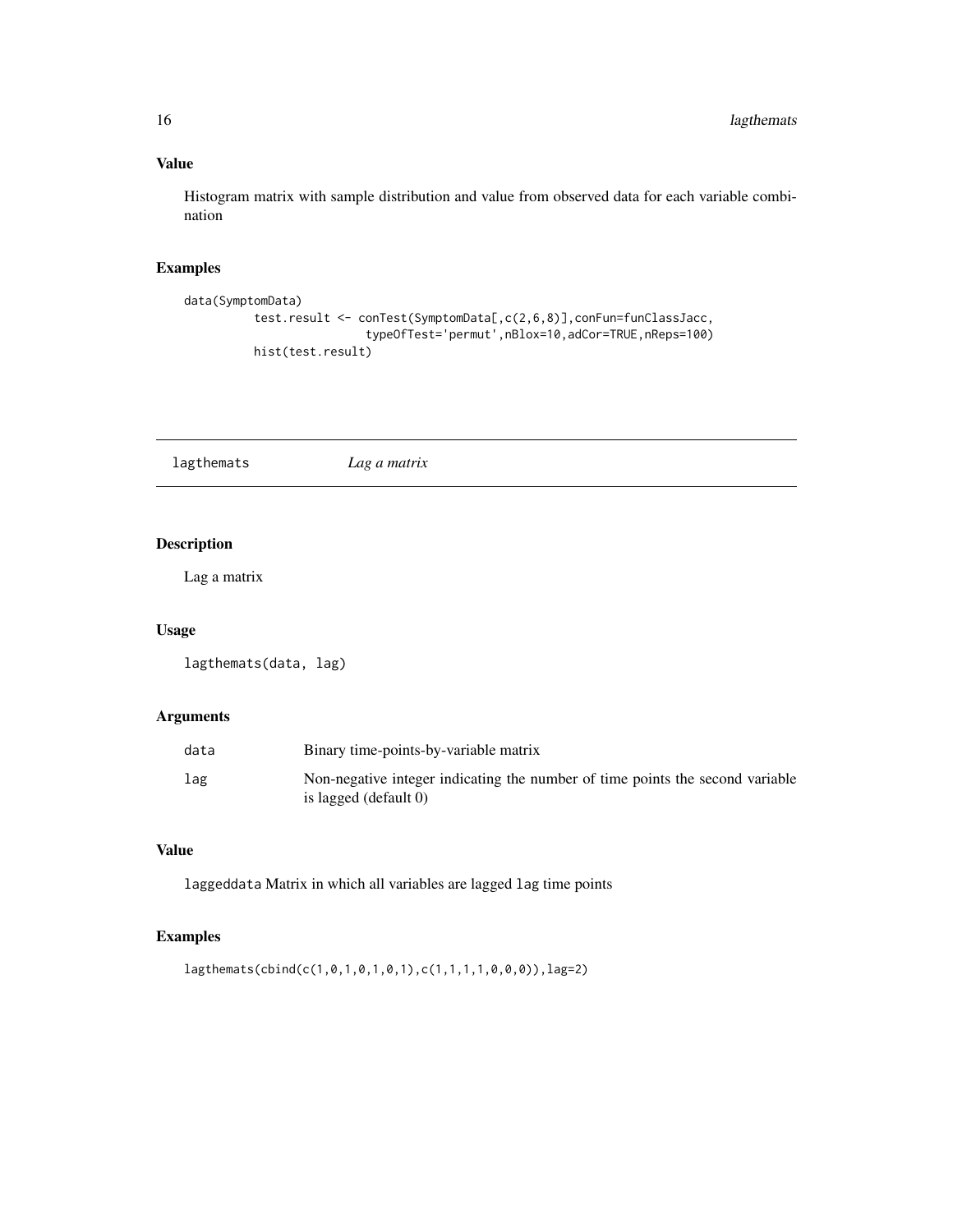<span id="page-16-0"></span>modelAD *Generate data with model-based approach accounting for autodependence*

# Description

This function generates a new time serie that is similar to the original one in relative frequency and auto-dependence, by drawing samples time point per time point from a Bernoulli distribution with the different conditional probabilities as parameter, depending on the state of the previous time point.

#### Usage

modelAD(vec)

# Arguments

vec Time series vector

#### Value

Time series vector that is similar to the original one in relative frequency and auto-dependence

#### Examples

ts=rep(c(1,1,1,1,1,0,0,0,0,0),15) modelAD(ts)

modelNO *Generate data with model-based approach ignoring auto-dependence*

# Description

This function generates a new time serie that is similar to the original one in relative frequency, but not in auto-dependence by drawing from a Bernoulli distribution with the relative frequency as parameter.

#### Usage

modelNO(vec)

#### Arguments

vec Time series vector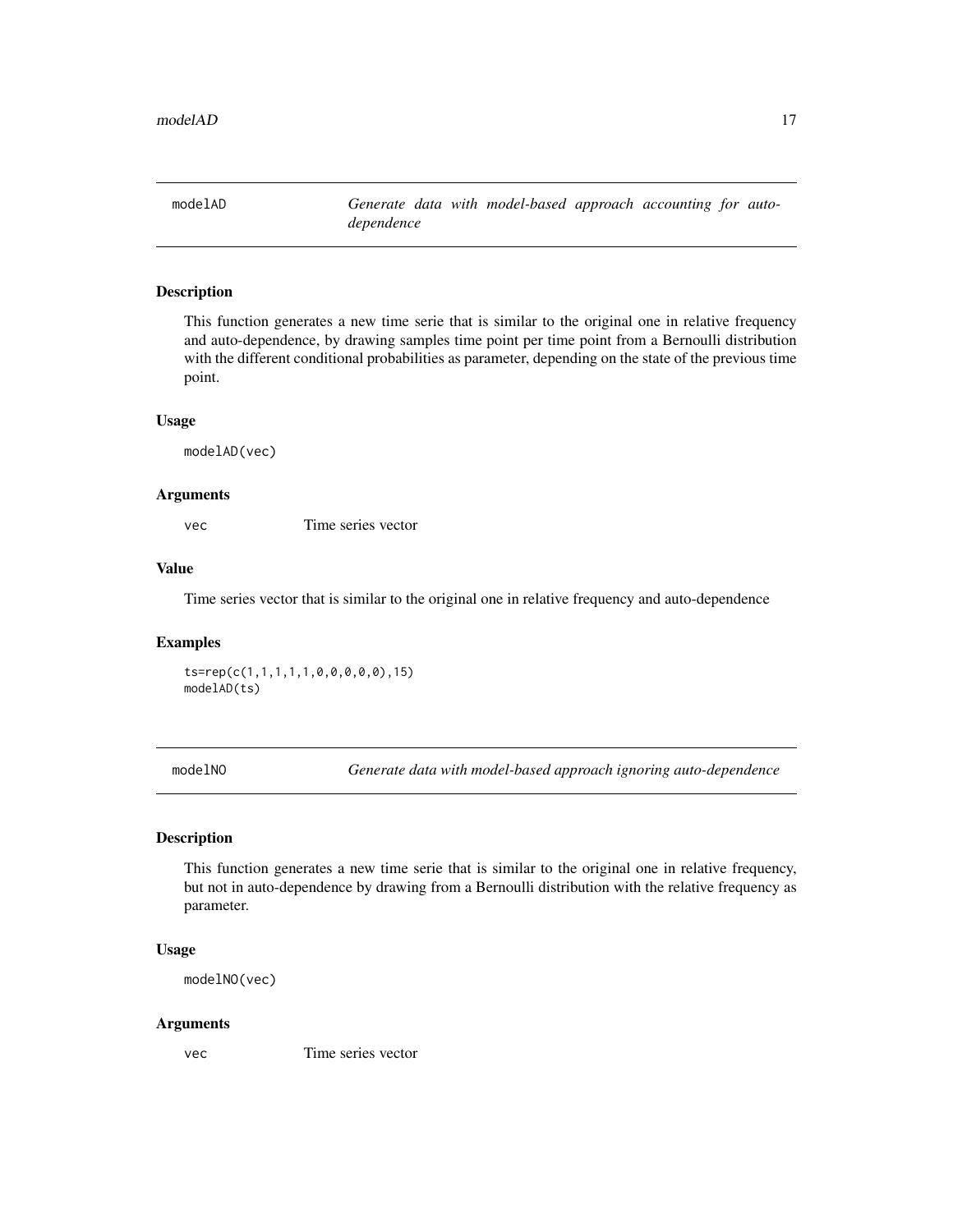<span id="page-17-0"></span>Time series vector that is similar to the original one considering relative frequency

### Examples

ts=rep(c(1,1,1,1,1,0,0,0,0,0),15) modelNO(ts)

permutAD *Generate data with permutation-based approach accounting for autodependence*

#### Description

This function generates a new time serie with exactly the same relative frequency as the original one, and a similar auto-dependence by cutting the original variable in segments and shuffeling these segements.

#### Usage

permutAD(vec, nBloks = 10)

# Arguments

| vec    | Time series vector                                                      |
|--------|-------------------------------------------------------------------------|
| nBloks | positive integer indicating the number of segements/blocks (default 10) |

# Value

Time series vector with exactly the same relative frequency and a similar auto-dependence as the original vector

#### Examples

ts=rep(c(1,1,1,1,1,0,0,0),15) permutAD(ts,nBloks=11)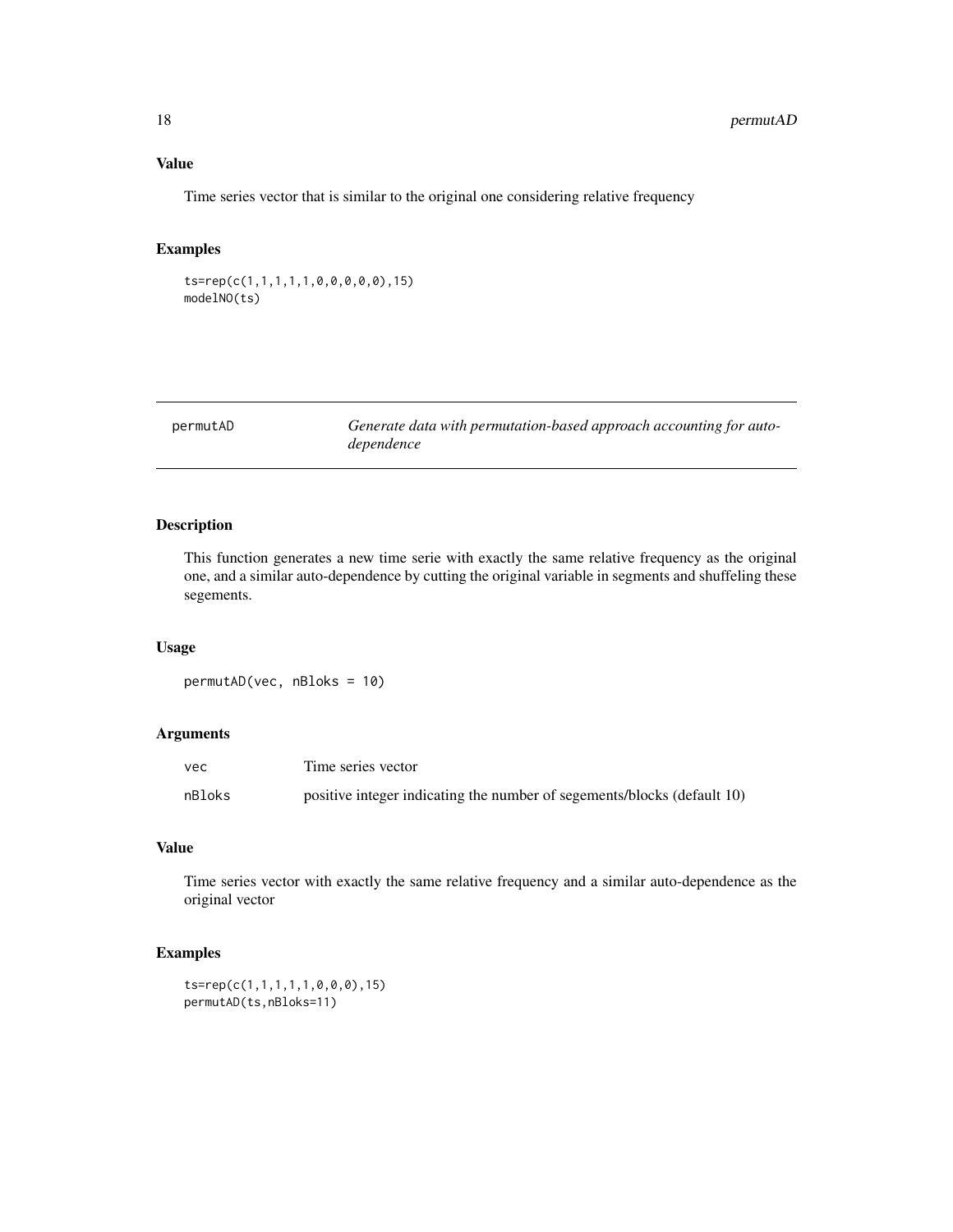<span id="page-18-0"></span>

This function generates a new time serie with exactly the same relative frequency as the original one, but with a lower auto-dependence by shuffeling all time points.

#### Usage

```
permutNO(vec)
```
#### Arguments

vec Time series vector

# Value

Time series vector with exactly the same relative frequency as the original vector

#### Examples

```
ts=rep(c(1,1,1,1,1,0,0,0,0,0),15)
permutNO(ts)
```
plot.conData *Visualize the course of the variables over time*

#### Description

Visualize the course of the variables over time

#### Usage

```
## S3 method for class 'conData'
plot(x, plottype = "interval", color = NULL, ...)
```

| x         | conData object                                                     |
|-----------|--------------------------------------------------------------------|
| plottype  | Character specified as 'interval', 'line', or 'both'               |
| color     | Character string of colornames for all variables (default='black') |
| $\ddotsc$ | Parameters to be transfered to the plot function                   |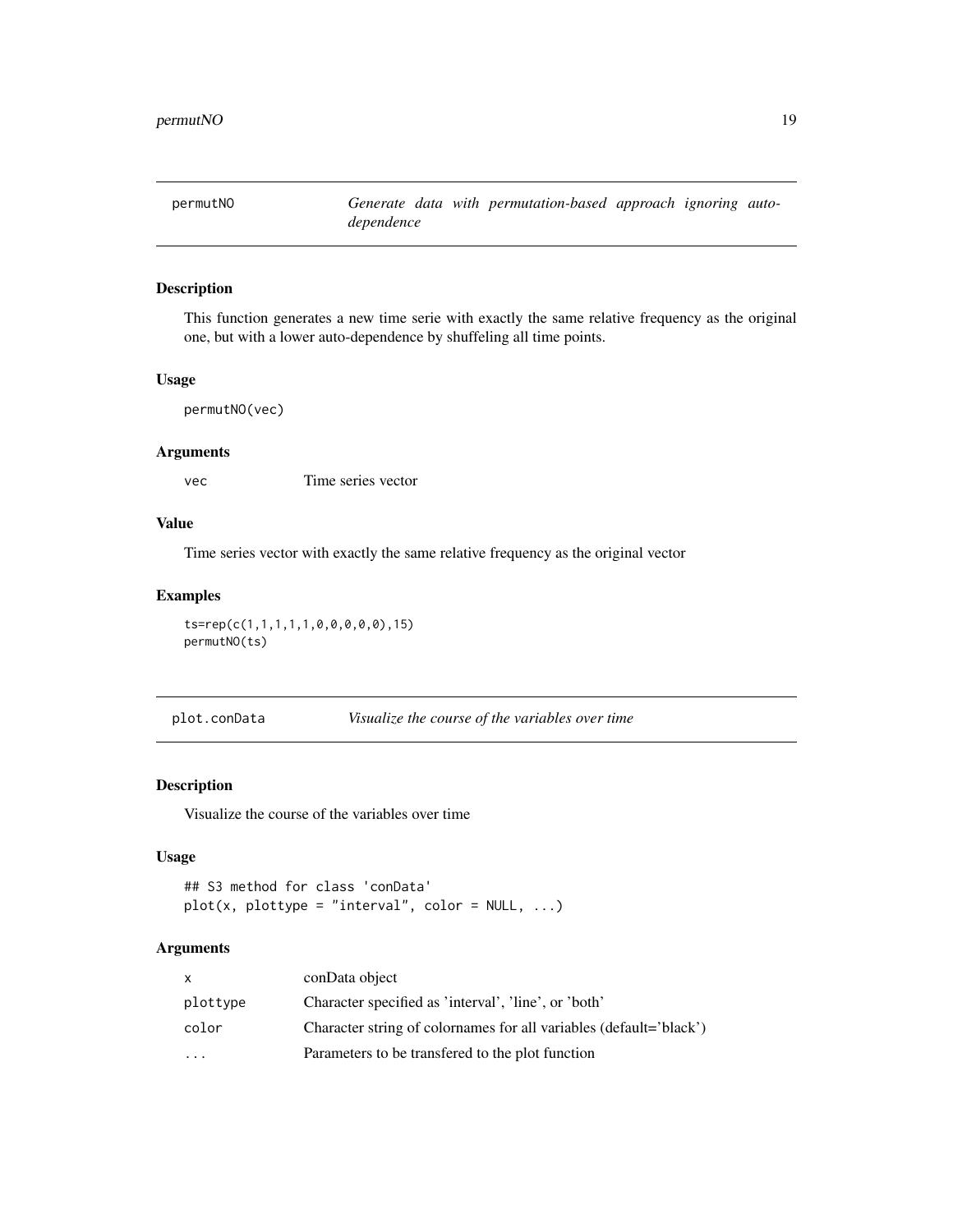<span id="page-19-0"></span>Plot visualizing the course of the variables over time

#### Examples

```
ExampleData \le cbind(rep(c(0,1),100),
                     rep(c(0,0,0,0,0,1,1,1,1,1),20),
                     c(rep(c(0,0,0,1,1),20),
                       rep(c(0,1,1,1,1),20)),
                     ifelse(rnorm(200,0,1)<0.95,1,0),
                     c(
                      ifelse(rnorm(100,0,1)<0.7,1,0),
                     ifelse(rnorm(100,0,1)<0.7,0,1)
                     ),
                     ifelse(rnorm(200,0,1)<(-0.98),1,0))
colnames(ExampleData) <- c('Var 1','Var 2','Var 3',
                           'Var 4','Var 5','Var 6')
PersData <- conData(ExampleData)
fancy.col=c('purple','slateblue', 'royalblue', 'cyan4',
            'green3', 'olivedrab3', 'orange', 'orangered')
plot(PersData,plottype='line',color=fancy.col)
data(SymptomData)
Sdata <- conData(SymptomData)
fancy.col=c('purple','slateblue', 'royalblue', 'cyan4',
            'green3', 'olivedrab3', 'orange', 'orangered')
plot(Sdata, plottype='interval',color=fancy.col)
```
plot.conProf *Draw contingency profiles*

#### Description

Draw contingency profiles

#### Usage

```
## S3 method for class 'conProf'
plot(x, \ldots)
```
#### Arguments

| $\boldsymbol{\mathsf{x}}$ | Object of a conProf class                        |
|---------------------------|--------------------------------------------------|
| $\cdots$                  | Parameters to be transfered to the plot function |

# Value

Contingency profile matrix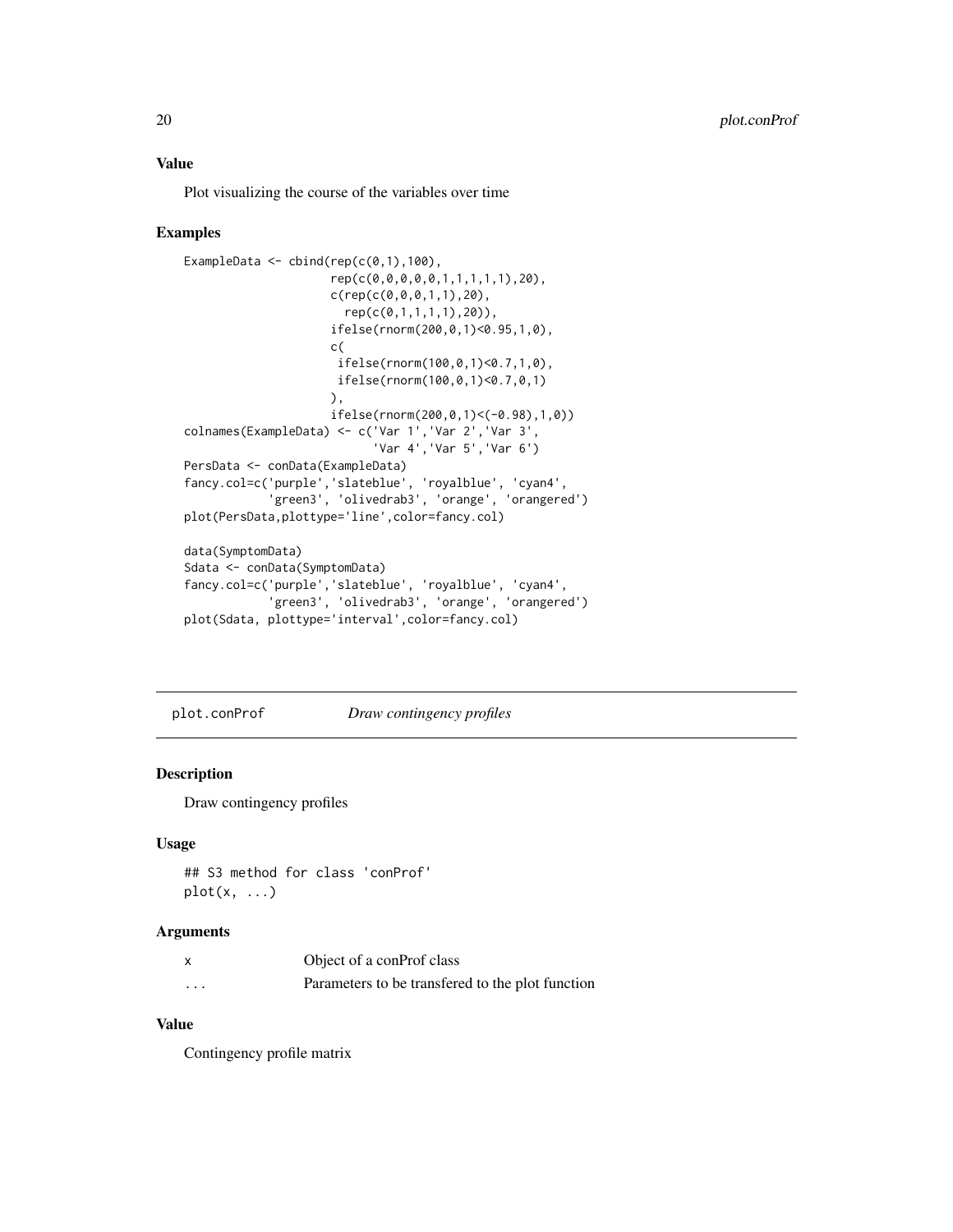# <span id="page-20-0"></span>qgraph.conNEcT 21

# Examples

```
IntData <- cbind(rep(rep(c(0,0,1,0,1,0,1,0,0,0),each=5),times=5),
                           rep(rep(c(1,0,0,0), each=10), times=25))
          colnames(IntData) <- c('Var1','Var2')
          CP <- conProf(IntData,maxlag=10,conFun=funClassJacc)
          plot(CP)
```
qgraph.conNEcT *Draws a Network figure*

# Description

Draws a Network figure

#### Usage

```
qgraph.conNEcT(x, signOnly = TRUE, ...)
```
#### Arguments

|          | A conNEcT-object                                                                                |
|----------|-------------------------------------------------------------------------------------------------|
| signOnly | Logic indicating whether significant links should be depicted (TRUE; default)<br>or not (FALSE) |
| $\cdots$ | Parameter settings for garaph                                                                   |

#### Value

A network plot

# Examples

```
ADOangry=rep(c(1,1,1,1,1,0,0,0,0,0),100)
MAangry=rep(c(0,0,1,1,1,1,0,0,0,0),100)
MAsad=rep(c(0,0,1,1,1,1,0,0,0,0),100)
netdata <- cbind(ADOangry,MAangry,MAsad)
netnet <- conNEcT(netdata,lag=1,conFun=funKappa,
                           test=TRUE,nBlox=5)
qgraph.conNEcT(netnet,signOnly=FALSE)
```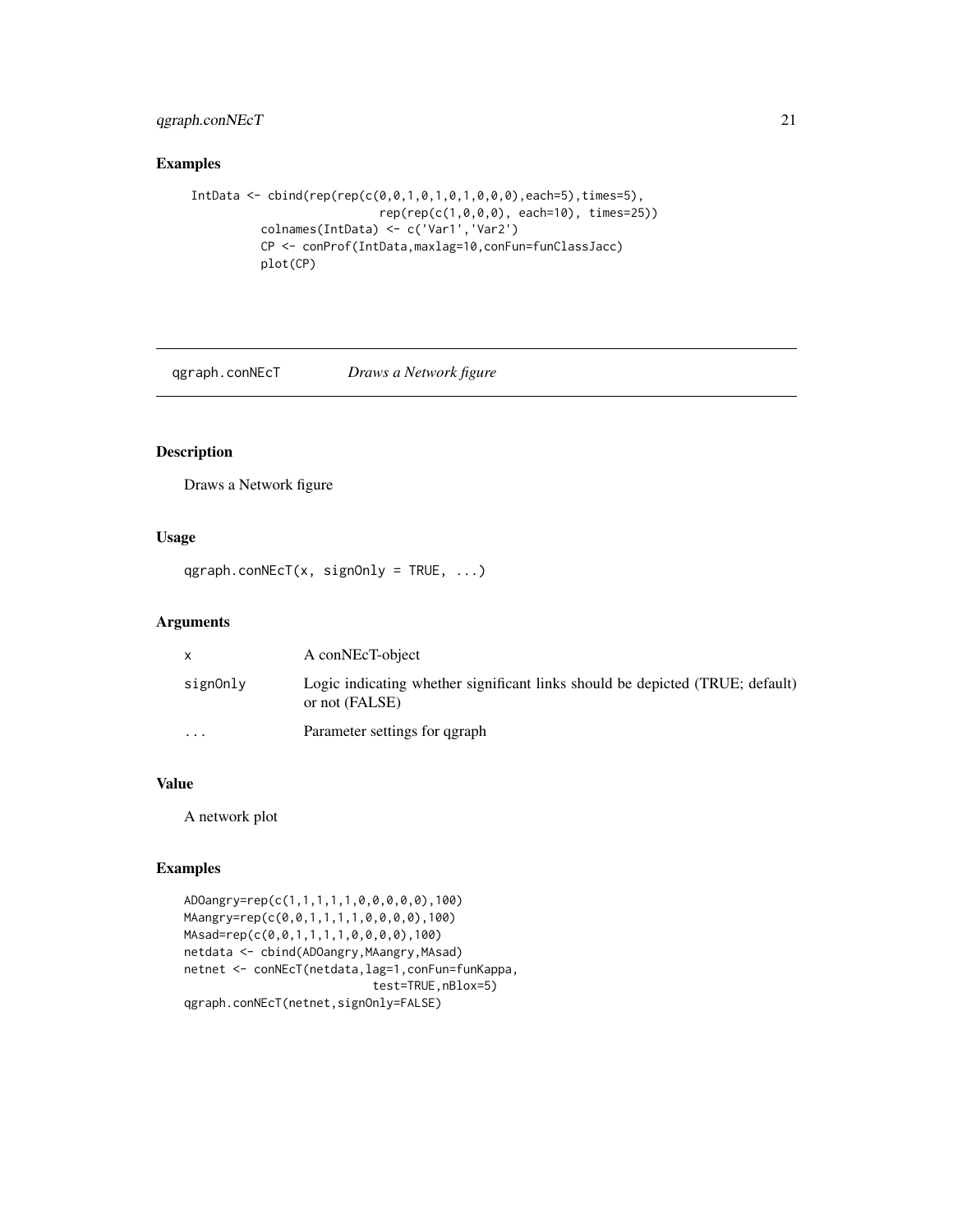<span id="page-21-0"></span>

In this depression symptoms data, a patient reported for each week on the presence and absence of eight depression symptoms. The dataset contains the reports of the eight variables for 145 subsequent weeks.

#### Usage

SymptomData

#### Format

A data frame with 145 rows and 8 variables:

Core core depression symptoms including depressed mood and/or diminished interest

Energy lack of energy

Eat eating problems and weight loss or gain

Sleep sleeping problems including hyposomnia or hypersomnia

Motor psychomotor problems

Guilt feelings of guilt

Cogn cognitive problems

Death preoccupation with death

#### Author(s)

Bettina Hosenfeld & Peter de Jonge <peter.de.jonge@rug.nl>

#### References

Hosenfeld, B., Bos, E. H., Wardenaar, K. J., Conradi, H. J., van der Maas, H. L. J., Visser, I., & de Jonge, P. (2015). Major depressive disorder as a nonlinear dynamic system: Bimodality in the frequency distribution of depressive symptoms over time. BMC Psychiatry, 15(1), 222. https://doi.org/10.1186/s12888-015-0596-5

Bodner, N., Bringmann, L., Tuerlinckx, F., De Jonge, P., & Ceulemans, E. (in press). ConNEcT: A novel network approach for investigating the co-occurrence of binary psychopathological symptoms over time. Psychometrika. https://doi.org/10.1007/s11336-021-09765-2